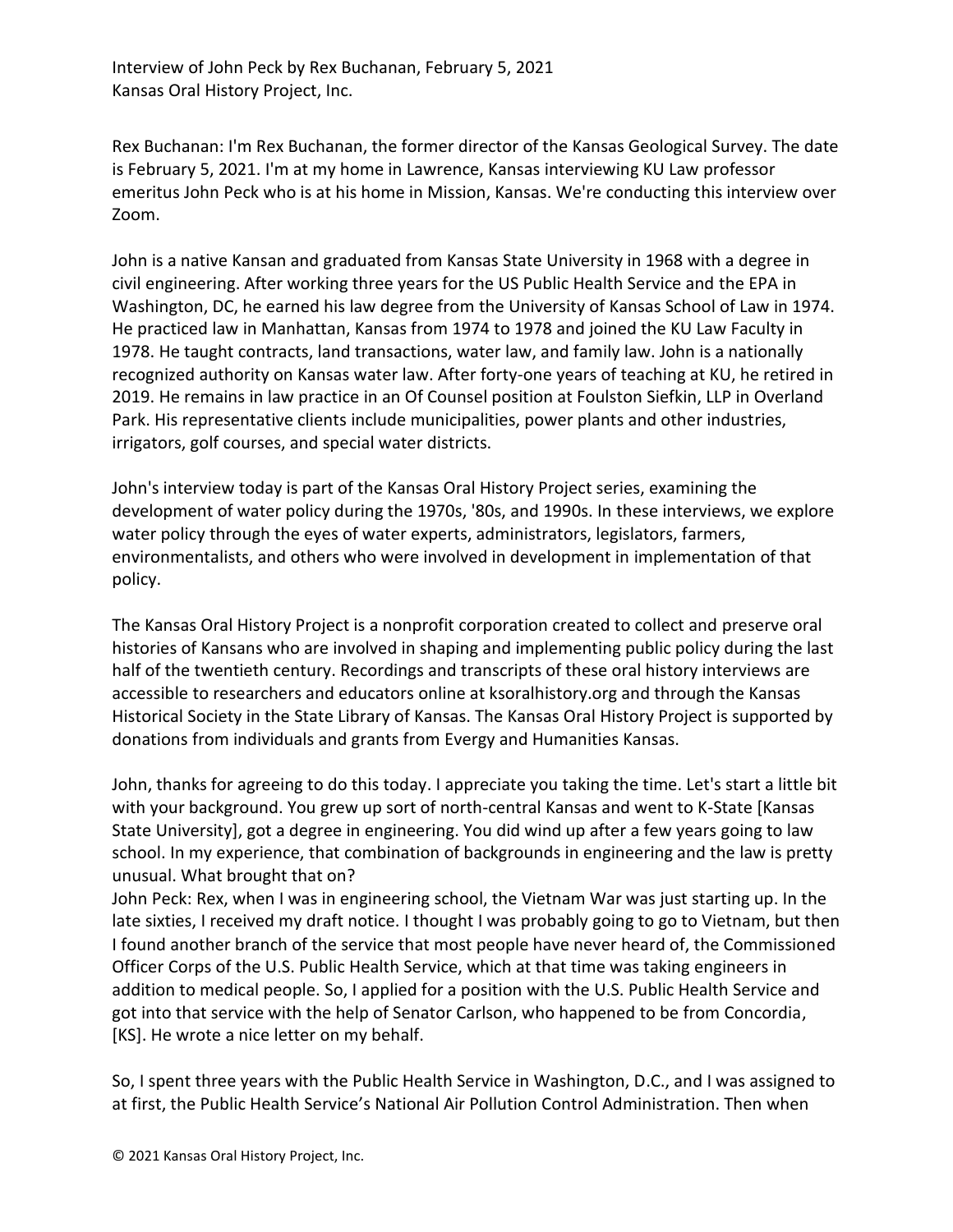those departments, water and air and solid waste that were formerly in the Public Health Service, were transferred to the EPA [U.S. Environmental Protection Agency], I was moved lock, stock, and barrel over to the EPA. So I was actually in the room when the EPA started, and Bill Ruckelshaus was named the first EPA director.

But in any case, that's when I began to get away from pure engineering—I mean, I was writing reports on air pollution and helping establish the so-called "air quality control regions" around the country, appearing at public meetings. But I began to work with some lawyers, and frankly, I'd never—well, I guess I had met one lawyer growing up. That was a judge that handled my Boy Scout merit badge in citizenship in the community or something. But in any case, I began to work with lawyers, and I saw how they worked with legislation, and that's basically what we were doing.

We were implementing legislation, and I got more and more afraid to go back into graduate school in the mathematics. The more I got away from the mathematics, the more afraid I was that I couldn't make it in graduate school. I always wanted to go to graduate school, and I slowly evolved to law. It had nothing to do with water at that time. It just had to do with a change in my thinking about what I wanted to do for a career. I saw law as having the potential for a lot more greyness than the black and white that I kind of felt like I was taught in engineering school. So that's a long answer to a short question, but that's how I got into law. It was just an evolution in thought.

RB: I have a follow-up question to that, but let me—greyness versus black and white. What do you mean by that exactly?

JP: Well, by that, I mean that my training in engineering school was to study various subjects like statics and dynamics and strength of materials and that kind of thing and learn some formulas and learn how to apply those formulas to various problems and to come up with an answer on an exam. And it seemed to be fairly clear-cut. It had an answer.

RB: The answer was either right or wrong.

JP: Well, we had to show our work, but the answer—there seemed to be a mathematical answer. When I got into EPA and saw that these lawyers were arguing all the time about what this word meant or what this statute meant or how do you apply this statute to a set of facts, I grew much more comfortable with that kind of thinking. And that's one thing that I have relished about my law training and my practice is that there always seemed to be at least two sides to every question, and there are no really black and white answers, as we see in the current situation with the impeachment and all that news.

RB: There's room for ambiguity.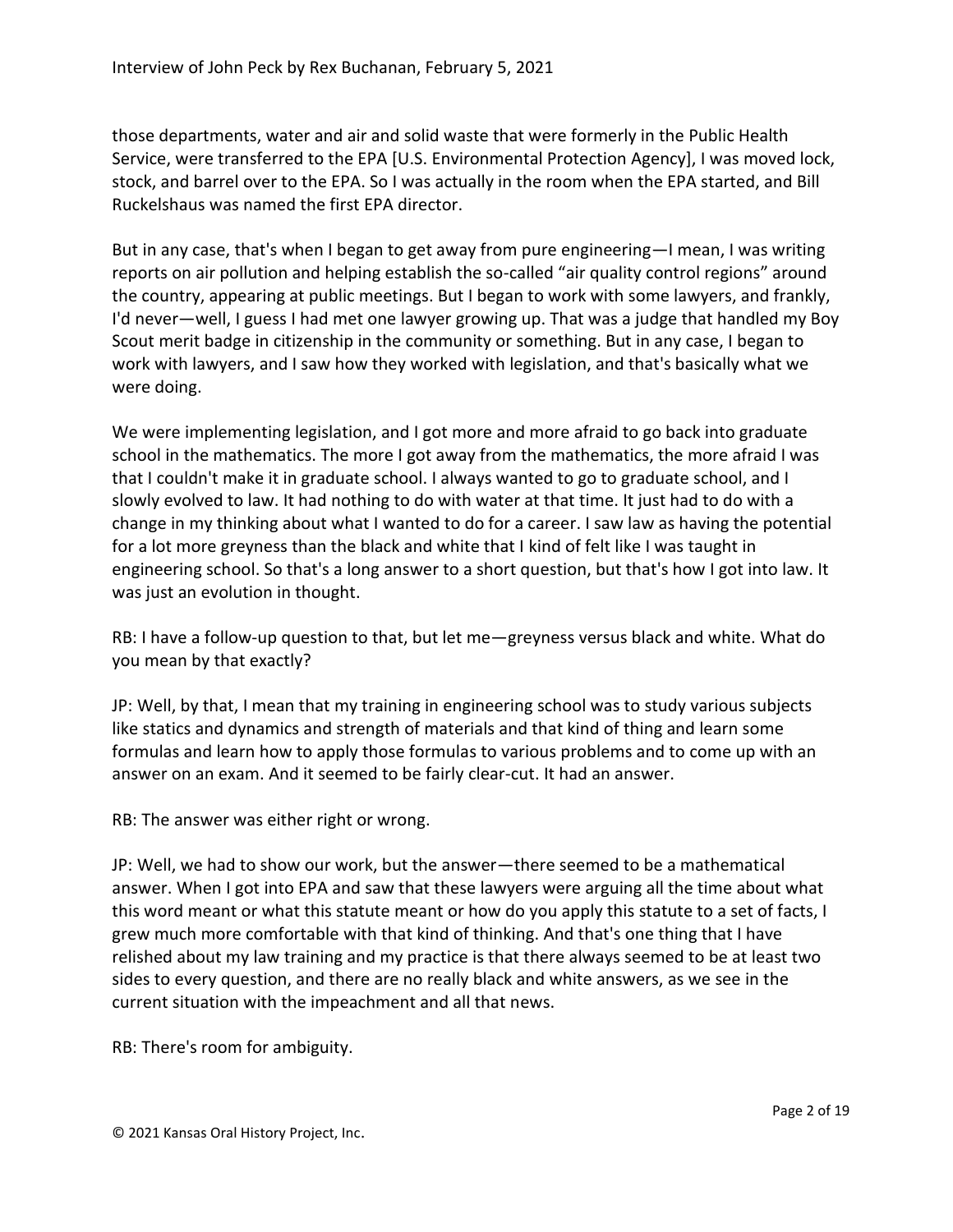## JP: Absolutely.

RB: It's pretty much true with life as opposed to other components. Let me ask you this because in working with you over the years, it seemed to me that your engineering background really came in handy and helped inform your legal background. At least that's how it seemed to me. Is that right?

JP: No question about it. I mean, I took some water resources courses in engineering school, not thinking that I'd ever become a lawyer and do water law. I think that background in hydrology and hydraulics and I think I even took a course that included some dam design, but my training in mathematics has actually helped me. I mean, for example, as you know, the Groundwater Management Districts [GMDs] have some regulations that actually contain algebraic formulas. They set forth the algebraic formula in the regulation, and they tell what all the terms mean. It's been fun for me to try to translate that into English for people to be able to understand. So, I don't think there's any question a technical background has helped me.

RB: It also gives you I think a certain level of credibility that other people in the legal profession don't necessarily have when they wade into technical issues like the world that I'm accustomed to. Just the fact that you have that background I think provides a level of comfort that's a little unusual.

JP: Well, I'll tell you what. It's not really earned, I don't think, Rex. [laughter] I haven't had to prove myself in testimony anywhere that I actually understand, I mean, anything about modeling or anything like that. I have not had to do any of that. So I agree. I think it helps me. It gives me kind of a stamp of approval when I am introduced as an engineering graduate and a lawyer. That helps. But I'll tell you, most of what I learned in engineering school except the process of thinking, which I am very, very grateful for, most of that has been lost.

RB: Let's move on a little bit in terms of you practiced law for a little while. When did you develop this interest in water law? At what point does that become one of the things that you specialize in?

JP: That's really interesting because in law school, we had a really good law professor who taught water law among other things. His name was Earl [B.] Shurtz [former law profession at University of Kansas School of Law], and you've heard of Earl Shurtz because he wrote several of the very important early papers on Kansas water law back in the fifties and the sixties. But I didn't take Water Law. In fact, I don't even remember even considering taking that. We had a whole plethora of courses we could choose from, and the thought that I would ever end up with a water law case—well, I'm not even sure I even knew it was in the curriculum.

So, I went to Manhattan because I had gone to K-State. I loved Manhattan. My partner there, one of them was Richard Seaton, who was a K-State attorney. And, I didn't have any water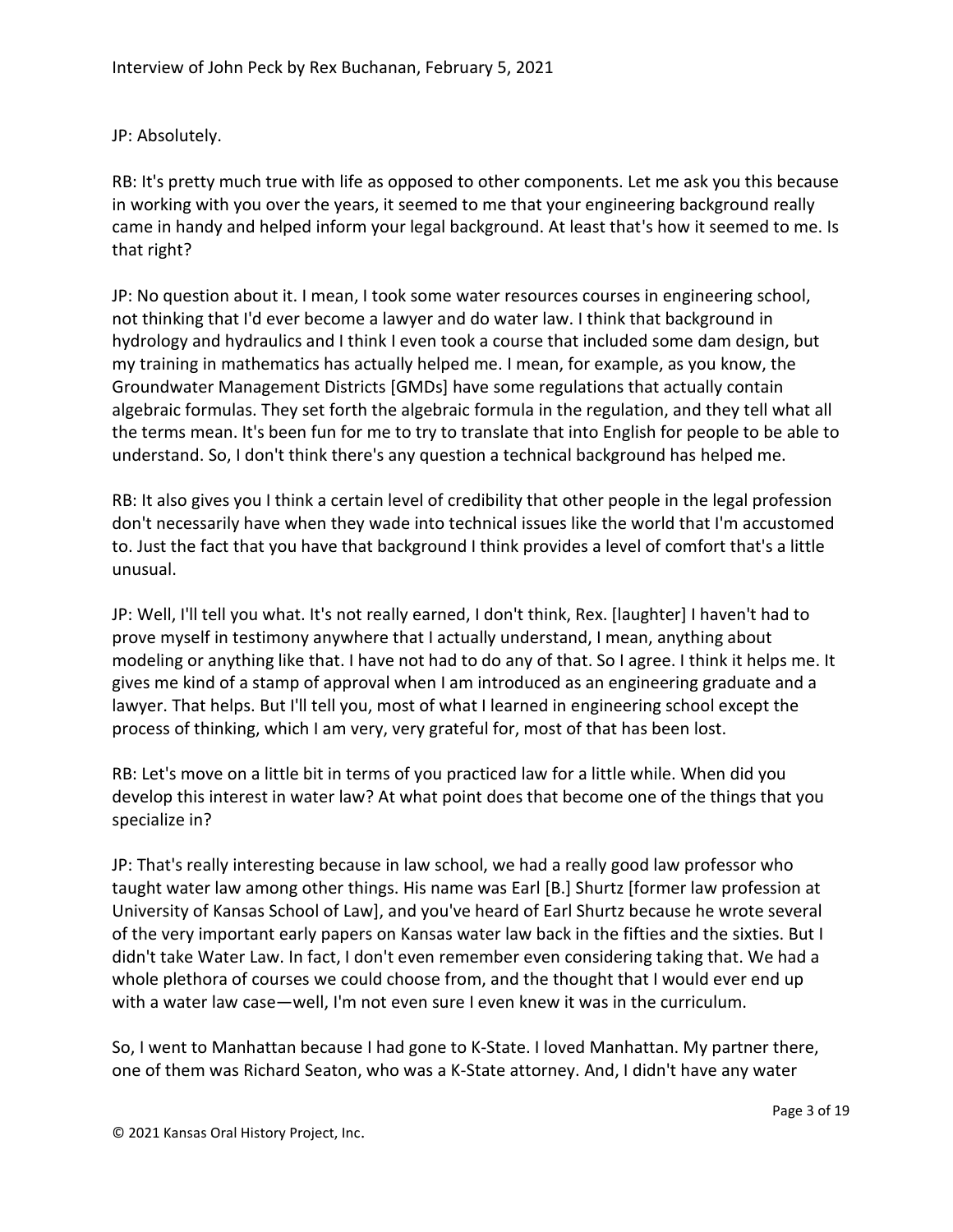cases in Manhattan although our firm did have one that involved some kind of a drainage question, but otherwise I had never heard of the Appropriation Act {Kansas Water Appropriation Act, K.S.A. 82a-701, et seq.] or anything.

So, I was then contacted by Dean Martin Dickinson of the Law School who asked me to consider moving from law practice to the faculty, which came as a total surprise to me. And, after a few months of thinking and visiting with my wife about it, we decided, "Okay, we'll interview for that job," and I got that position as an associate professor.

So, I got down to KU [University of Kansas] to visit with Martin Dickinson, and he said, "What would you like to teach?" and I said, "Well, contracts and land, because that's the kind of work I'd been doing. And maybe family law because I'd handled some divorces and adoptions," and he said, "What about water law?" I said, "Water law? I don't even know what that is, Martin." I didn't take the course. He said, "Well, Professor Shurtz has become disabled. And there was a Kansas Water Resources Board report [ref. *Final Report of the Governor's Task Force on Water Resources*, State of Kansas, Topeka, 1978.], interim report, the year before that highly encouraged both KU and Washburn [University School of Law] to teach water law." And, he said, "We would like you to teach water law, if you're willing." I said, "Well, okay. I don't know anything about it."

This would have been in the spring of '78, and then I started teaching in the fall of '78, and I didn't have to teach water law until the spring of '79. So I wondered, "How am I going to learn anything about this?" And I contacted Jim Powers of the Kansas Water Resources Board. He was the head then. I said, "Jim, I'm supposed to teach water law here, and I don't know anything about it." I said, "I have a casebook I can buy and use," but I said, "I need some help." And he said, "Well, first of all, I'll send you all the publications of your colleague, Earl Shurtz, Professor Shurtz," which he did, and by the way, Rex, those publications are still highly valued by lawyers in the state. We read them. We discuss them. We argue about them. I'm talking about the small water rights fraternity.

And so, he sent me those. He said, "Well, better yet, John. I'd like to hire you to work on a project with us. We've been asked by the federal government to look into the possible movement of water from the Missouri River to Western Kansas, and we'd like somebody to do a legal study of that. Would you be interested?"

So, that's how I began to cut my teeth was to prepare for teaching that class in the spring of '79, to begin to work on the legal aspects of moving water from the Missouri River to Western Kansas, which was just fascinating and still is, and then to prepare for my water law class and to teach it. That's how I got started.

RB: So you were teaching a course that you never took.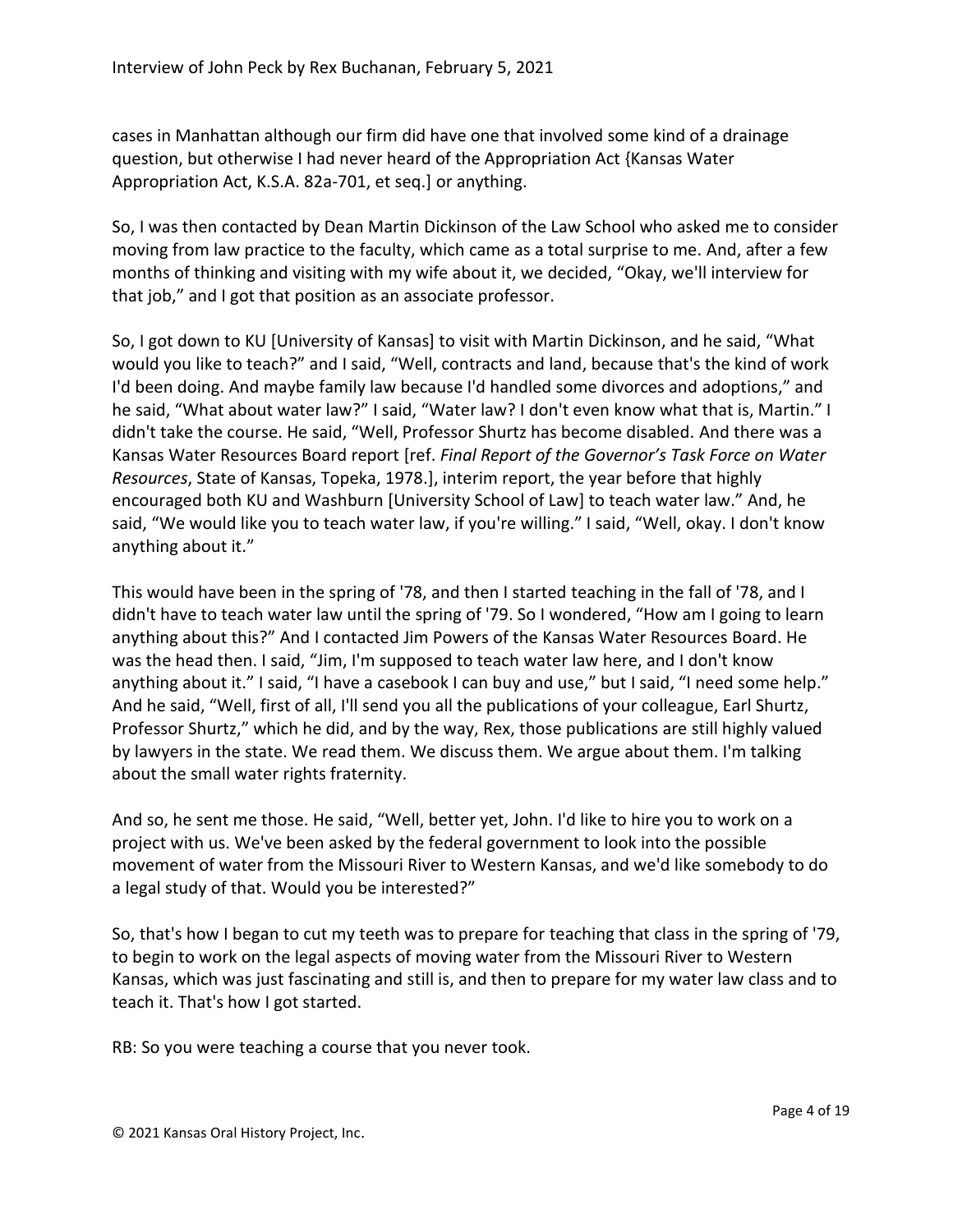## JP: That's right.

RB: How did then your involvement, it goes from the Water Resources Board to eventually the [Kansas] Water Office and [Kansas] Water Authority and changes in sort of the regulatory and administrative mechanisms dealing with water in Kansas. Does your involvement then continue with those organizations as they grow and develop? Talk about that a little bit.

JP: OK, well, in Lawrence, we happened to live right next to Joe Harkins. The former Kansas Water Resources Board, which at one time I think the executive head was Professor Bob Smith of the Civil Engineering School of KU, but the Legislature changed that to the Water Office in the early eighties, I think it was. They had one director, and then they brought in another director by the name of Joe Harkins.

Well, Joe Harkins happened to be our neighbor in Lawrence. I didn't know he knew anything about water. In fact, I learned that he may not have known much about water, but Joe Harkins is one of the best administrators I've ever encountered. I think Joe to me is like a CEO of a major corporation. If it's GM, that's good, but he can move over to head a drug company, or he can move over to head a software company because of his skills as an administrator.

So Joe Harkins knocked on my door one night. He said, "John, we're starting to work on a water plan, a new water plan, and I need somebody inside, a lawyer who can analyze some of the legal aspects of this new water planning process." I said, "What do you mean? I don't want to leave KU." He said, "Would you be willing to come over here for the summer and the fall?" I think it was 1984 or so. So I talked to my dean at that time, and he said, "Sure, we'll let you go for that amount of time."

So I began to work with the Kansas Water Office and Joe Harkins. There were several developments out of that for me personally, Rex. The first was that I said, "I don't even know what the water plan is, Joe," and he handed me a copy of the very first so-called water plan. I still have the copy. It's maybe fifteen or seventeen, nineteen pages long. It's yellow with age now. It was set in some kind of font, and then there were drawings, and there were graphs in there. He said, "Well, this is the water plan." I looked at the statute, and it says that the legislature at that time was supposed to consider and *incorporate* the water plan into the law." *Incorporate* it. I looked at that document, and I looked at the legislation, and it looked to me like maybe the legislature had incorporated that document, and that really bothered me because, first of all, it wouldn't appear in the Kansas statutes that all lawyers use. We all have those red books behind our desks. We pull them out, and we read them.

I learned that there are some other things that have been incorporated by reference in the Kansas statutes. For example, the Internal Revenue code is incorporated into our law because our state income tax is based in part on the federal figures. I think maybe the national traffic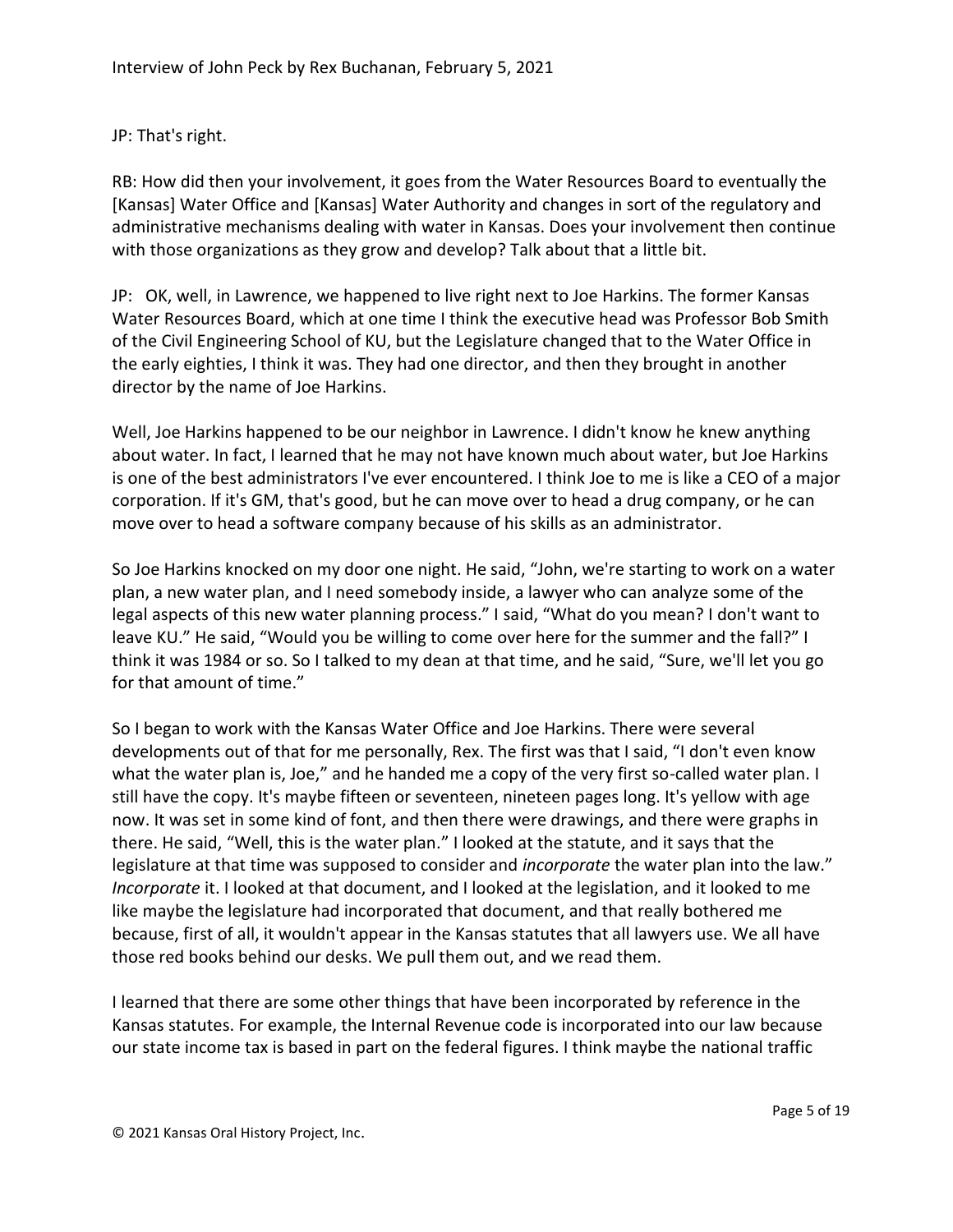code may be or something like that. But you can actually get a hold of those copies easily if you have to, if you're a lawyer, but this little pamphlet didn't look to me like a water plan [statute].

That was the first memo I wrote in the summer. That was the first change that was then made in the following legislative session was to change the language so that they don't incorporate the water plan into the statute, but rather it became a dynamic process by which the State Water Office every year or whenever produces more versions of the plan, which are sent to the authority, which are sent to the legislature to be considered, and then they could pass legislation. [Note added by John Peck after the interview: "Joe Harkins' decision to promote this important legislative change was based on recommendations made in the Final Report of the Governor's Task Force on Water Resources published in 1978."]

And based on that, they passed, for example, the Water Assurance District Act. I remember that fall of 1984. That was one of my first assignments after that memo was to write the first version of the legislation for the Kansas Water Assurance District Act. I had never written legislation before, and I found out how hard it is to write legislation, even a draft.

So that was my first big project after that, and I am forever grateful to Joe Harkins for hiring me and giving me that opportunity, and I admire him greatly.

RB: I just wanted you to know, John, that I have had Water Assurance Districts explained to me multiple times, and on rare occasions, for about five minutes, I think I understand what they are, and then that goes away, and I'm still confused by it, and now I know who to hold responsible for that. Joe was the first person that we talked to in this series. And I would kind of like to go back and talk to him again after we get finished up because you're exactly right. He brings an approach, an administrative approach to water that seems to me hugely influential even though he didn't have much of a water background in this process.

You almost make it sound like a fair amount of what happened to you career wise is almost accidental. Somebody calls you and asks you to teach a course that you've never taught. You happen to live next door to Joe Harkins. It sounds kind of coincidental almost.

JP: Absolutely. In fact, I had to give a little talk about this subject of kind of my career a couple of years ago. I attributed everything in my career to four out-of-the-blue phone calls. The first one was Martin Dickinson asking me to consider moving to KU. The second one was by a farmer east of Lawrence in 1979 or '80. See, what happens, Rex, is I published an article on that Missouri River transfer possibility. And then I published an article on Groundwater Management Districts. That was my first big article. As you know, law professors are supposed to publish. That's half of what we do. And that's where we help make our name and give us some credibility in the practicing bar, either locally or statewide or nationally.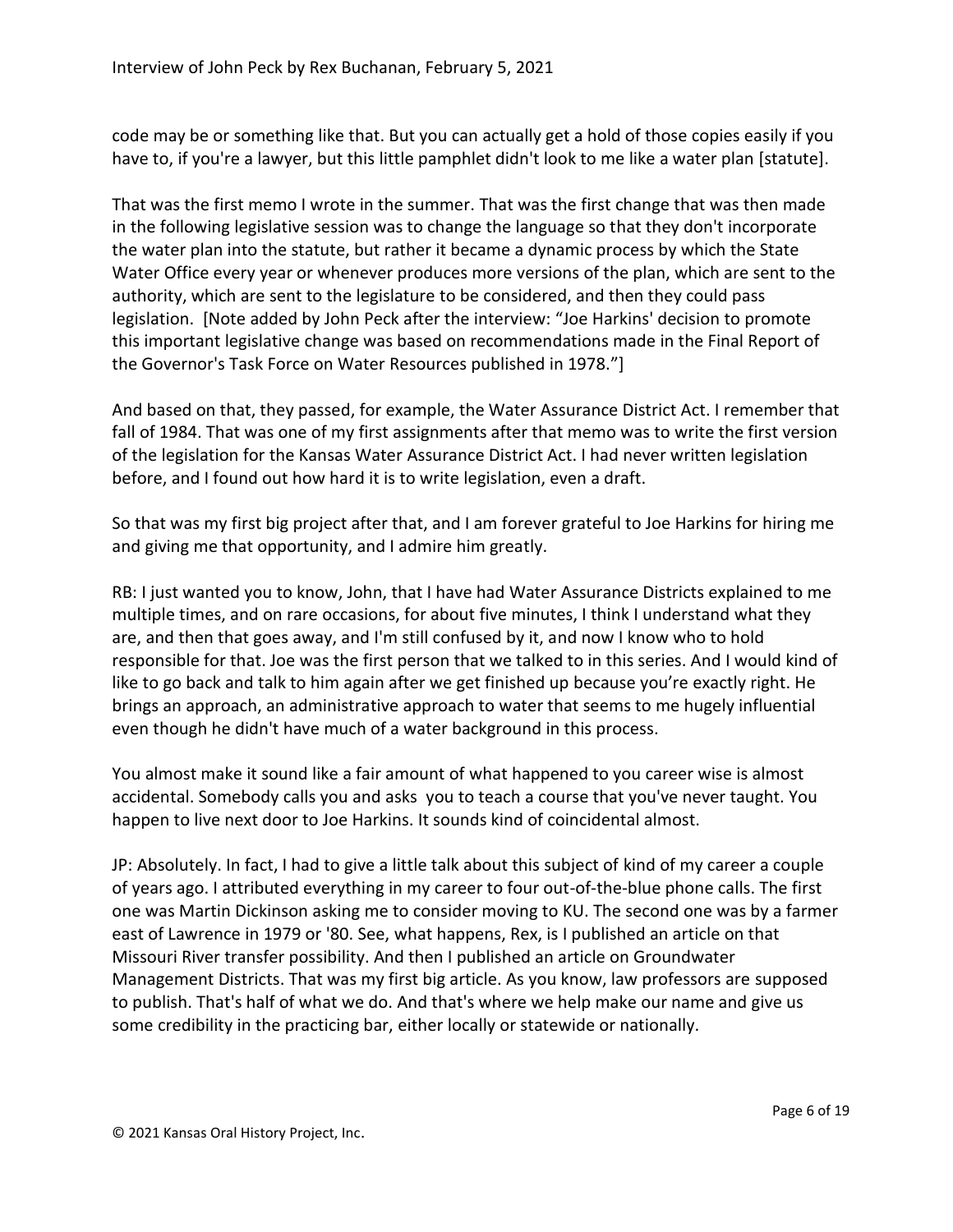So, we publish what are called law review articles, and a law review is a publication that every law school has in the country. We have two at KU. They're edited by students. Part of each issue is written by students, but they also have these articles. That's the way we learn, and that's the way we disseminate our knowledge.

What happened was, I wrote that article on the Missouri River. Then I wrote one on Groundwater Management Districts that was funded by the KU research grant back in 1980 or so. Then your name begins to get out there, like you supposedly know something. So back to the phone call I got from this farmer east of town. He said, "Mr. Peck, I have a water right, and I'm irrigating corn, and for some reason, I'm not getting any water. I'm not permitted to get any water out of the Wakarusa River this year, and I'm looking up at Clinton Reservoir, and they're all waterskiing up there. I have a water right that predated that lake. What's the deal?" I said, "I don't know. I'll try to find out."

So it was there that I learned about the Kansas Reservation Rights that the state gets to fill and to keep water in the big federal reservoirs and how they relate to the priority system in the Appropriation Act to downstream and upstream farmers and other people. So what I did from that, Rex, was I gave him some kind of an answer that probably didn't make him happy, and then I wrote an article on federal reservoirs, and then that article was probably my third one, and then it just kind of tumbles like that. You get your name out, and then you get more calls, etc.

So let me just interject the other two phone calls, and then we can pursue them if you want to —the third one was in 1988 or so, when the City of Wichita Legal Department and the City Manager called me to see if I would help the City of Wichita acquire some groundwater rights. That started my consulting in water rights in general. Then the fourth call I got was in the early 2000s when I got an email from Sri Lanka, asking me to do an international project.

So your question is right on point, Rex. These things have just come out of the blue for me. I'm very fortunate, and each one has changed my life.

RB: The article about Groundwater Management Districts, GMDs, we've talked about them a lot in this interview process because they appear to me to be the epitome of the philosophy of the value of local control versus state control. What was your perspective on GMDs at that time? What is it today? Have they fulfilled that promise, do you think?

JP: That's an interesting question, because we did a whole symposium on that whole question in about 2006 in the Law School. But, Rex, when I first took on that subject as a scholarly interest, it was just because I had to find some topic to write about. [laughter] I'm serious. As a new law professor in water law who knew nothing about water law, I did look at the recent session laws, which is the compilation of laws that have just been passed by the legislature in 1979 or so, and I saw that there'd been some amendments to the Groundwater Management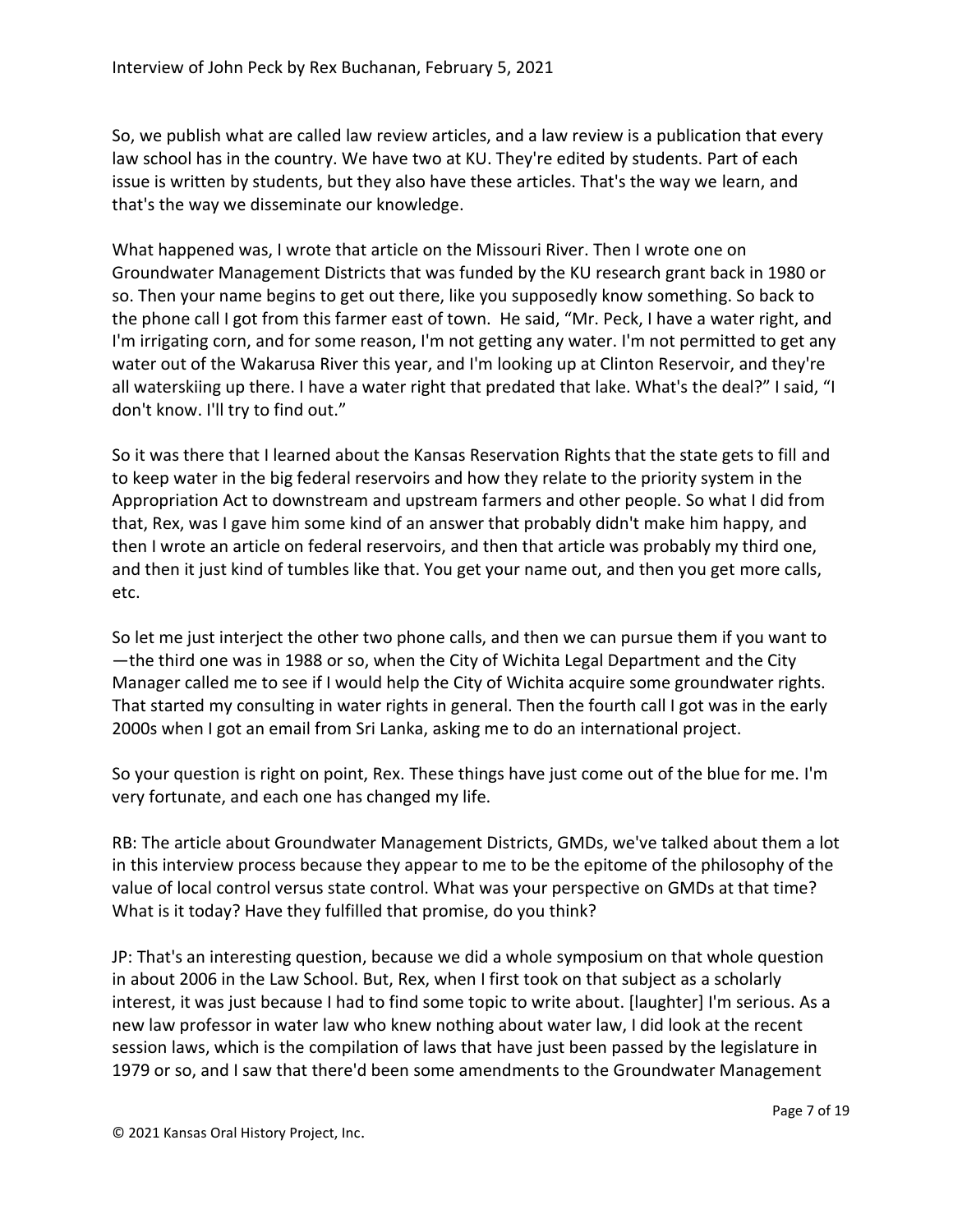District Act, which was enacted in 1972. I thought, "Okay. I'll write an article on Groundwater Management Districts."

So my wife and I piled the kids in the car and we took a trip out to western Kansas in the summer of 1980. If you look at your weather information, you'll see that was maybe the driest summer we've ever had in my lifetime.

RB: I remember that summer. It wasn't just dry. It was hot. I think there were almost like thirty consecutive days of 100 degree temperatures. That was an ugly, ugly summer.

JP: My sons were trying to play baseball, and they put the evening games off an hour. But that's also the summer that I received that phone call from the farmer east of Lawrence. So, I wrote that article, not knowing anything about Groundwater Management Districts, and I tried to analyze that statute, every word, to try to look for potential problems and lawsuits and that kind of thing. I think the one that sticks with me after all this time and is still an issue with me is the fact that the original Groundwater Management District Act, which enabled the creation of the Groundwater Management Districts, was amended in 1978 or '79 to add the possibilities of these IGUCAs, the intensive groundwater use control areas. The one new power that was given to the chief engineer that bothered me, and I'm talking about "bother," not from a moral sense, but rather from a sense of a potential legal problem—remember, I see things from both sides. I'm just trying to raise the issue—was the fact that the chief engineer seemed to be given the power to cut back on water rights outside of the priority system, which the Water Appropriation Act of 1945 seemed to set in stone.

So I raised that issue first in that article in 1981 or whenever that article was published. The same issue existed when we had the Cheyenne Bottoms IGUCA, which I know a little bit about. It still exists with the Local Enhanced Management Areas, with the LEMAs, but not with the newest district. I forget what they're called at the moment, [water conservation areas, WCAs] which are totally voluntary on their part.

So I raised that issue way back then. That was the first main problem I saw with that act.

RB: Because that priority system is sort of foundational for water law in Kansas, first in time, first in right. Anything that violates that seems to violate the foundation of water law, right?

JP: In theory. The background is the U.S. Constitution's protection of property. In '45, we enacted the act that set into place the priority system. In 1957, after Professor Shurtz's recommended changes, they added a section that said that water rights are "real property rights," which means that they're like real estate, like land, and the federal Constitution protects owners of land from having the land taken without compensation. So it was my thought at the time that if one had the water right for so many acre feet, and the government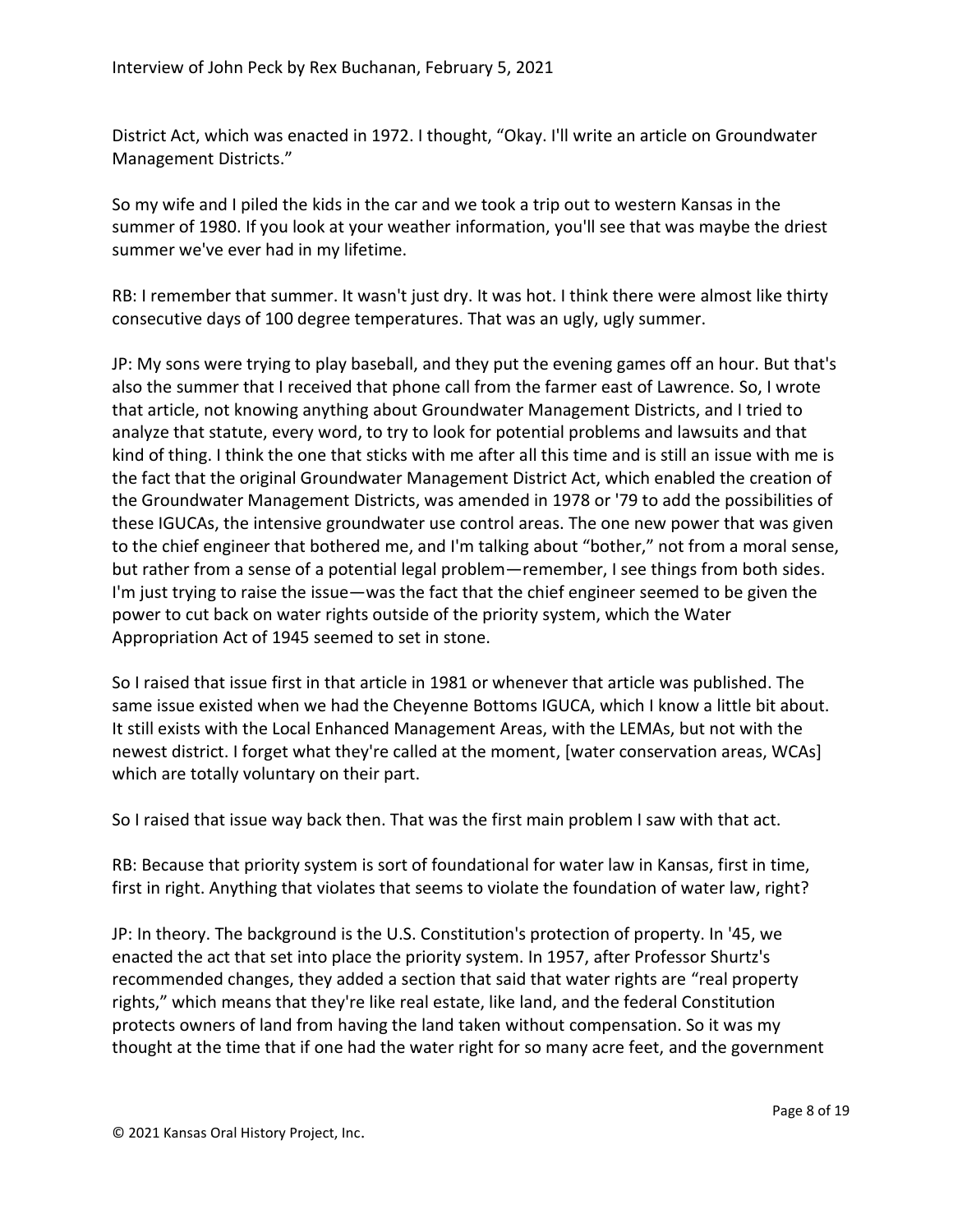comes in and reduces that water right, that that is a potential taking. That's still an issue nationwide. Lawyers are still arguing on either side of that.

RB: How were you involved in the Cheyenne Bottoms IGUCA, the development of that? That was a big deal. Dave Pope talked about it a fair amount. As I look back on it, it looks like a successful resolution of what had been a very difficult problem. What was your role in that?

JP: Well, it was kind of a limited background role, but I was certainly in the forefront of being able to witness everything. In the late eighties, when the Cheyenne Bottoms was having issues filling up its pools, I think we had a dry spell in the late eighties, and the Kansas—it may have been the Fish and Game Commission back then. I don't know if it was Parks and Rec. I can't remember when that change took place. But they had a very early water right for a large amount of water from both Walnut Creek and the Ark [Arkansas] River. I think it was 50,000 acre feet a year.

So there were complaints, I think, by the Fish and Game Commission to the Chief Engineer, "Hey, you've got to help enforce the water right here." There was a serious issue about whether you could integrate groundwater and surface water rights. Were the nearby irrigators in the alluvium affecting the stream and the Walnut Creek and the Ark River?

I know some meetings were held out in Great Bend that I wasn't privy to. This was before I became involved. Then when it looked like they were going to pursue this IGUCA, some farmers out there banded together—I think there were two different groups. One was WaterPACK, Water Protection Association of Central Kansas, and the other I think may have been the farmers who were directly involved in the Walnut Creek, I think. That's my recollection.

Each of those were represented by a lawyer in Great Bend. So there were two lawyers in Great Bend. I got a call from one of them saying, "You know, we're representing these farmers, and we're very concerned that the State may come in here and try to regulate them. Would you be interested in just coming on as a consultant for us?" and I said, "Well, sure."

So I was actually just a consultant. I didn't take part in any hearing except to attend and then to take part in meetings. But, Rex, the whole setting was so interesting to me. We had a series of hearings in the Holiday Inn in Great Bend, and this is in the wintertime when it was snowy and icy. In fact, my wife Pam took her ice skates out for one of these and ice skated in the Cheyenne Bottoms, which was an unforgettable experience for her, being alone with nobody but birds.

After this hearing, I think there were twelve different parties, and each one had a table. It wasn't like a courtroom where you have two tables. You had twelve tables in the ballroom of the Holiday Inn. Up front was David Pope; Rebecca Liggett, a former student of mine who was his legal counsel at the time. Lee Rolfs wasn't working on that case. He did everything else, but he didn't do that case. Then they would bring up the witnesses, but at the tables were the City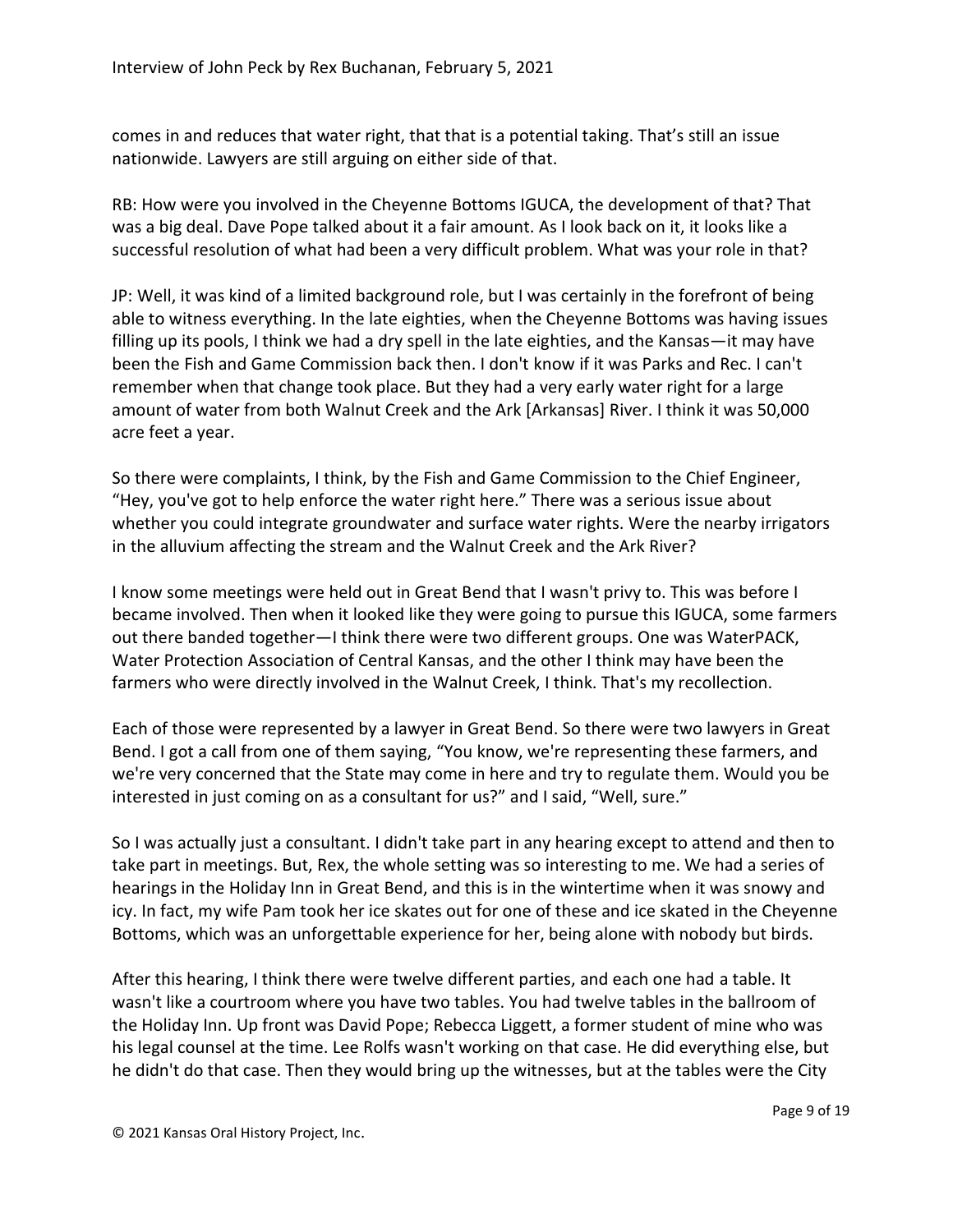of Great Bend, the City of Hoisington, the Groundwater Management District #5, WaterPACK, other farmers, the Kansas Sierra Club, the Kansas Audubon Society represented by Frank Austenfeld and John Simpson, both very capable lawyers.

We had I don't know how many days of testimony. Then there were a couple evenings where they allowed the public just to come in and comment on the question of whether the State should control these water rights of the farmers, the upstream alluvial irrigators, to protect the water in the Cheyenne Bottoms.

One of the most striking bits of testimony, as far as I was concerned, was brought by I think the environmental interests. He was an ornithologist from Boston and a very impressive-looking guy. He looked like an [tall, handsome, Spanish] opera singer. He came in and I'll never forget, he said something like when asked the question, "How important are the Cheyenne Bottoms?" he said something like, "The Cheyenne Bottoms in my opinion is one of *the* most important migratory bird stopover points in the western hemisphere." I mean, that really had an impact. He talked about how they would band these shorebirds, which are birds that have the long, spindly legs, and they would weigh them before they fed in the muck to get a few more grams before they flew south to South America.

The long and short of it was, as you said, David Pope and the Division of Water Resources came out with kind of a compromise solution. And by "compromise," I mean the chief engineer did not enforce priorities perfectly. In other words, it is true that there were something like 800 upstream irrigation rights, most of whom were junior in priority to the Cheyenne Bottoms right. And what Dave could have done would have been, "Okay, we're going to shut down the junior most until we finally get the amount of water we would like for the Cheyenne Bottoms."

But instead he set up two classes of water rights—one he called "senior water rights" and one he called "junior water rights." The senior water rights, if I recall correctly, had dates of October 1, 1965 and before, and the junior were after that or something. My memory is a little cloudy on this. But he then cut back the senior water rights only to the amount that he thought would keep them from wasting the water, and that idea had been found constitutional in a California case, that if you have, say, thirty-six inches of water, and you really only need thirty, or you're wasting the other six, the state has the power to cut back that without a claim of taking a property. But the junior water rights, he cut back substantially like 60 or 70 percent.

This goes back to my article, Rex, on whether that was a taking of property or not. The farmers, of course, felt that they had lost, and they filed an appeal of that decision, but then the Chief Engineer I think offered—now Dave could confirm this or not--but as I remember, he offered to let them pump at the same rate for one more year if they would accept the order and drop the appeal, and I think that's what happened. From that case, we have no resolution to the question of whether that order was constitutional. We still don't have that resolution.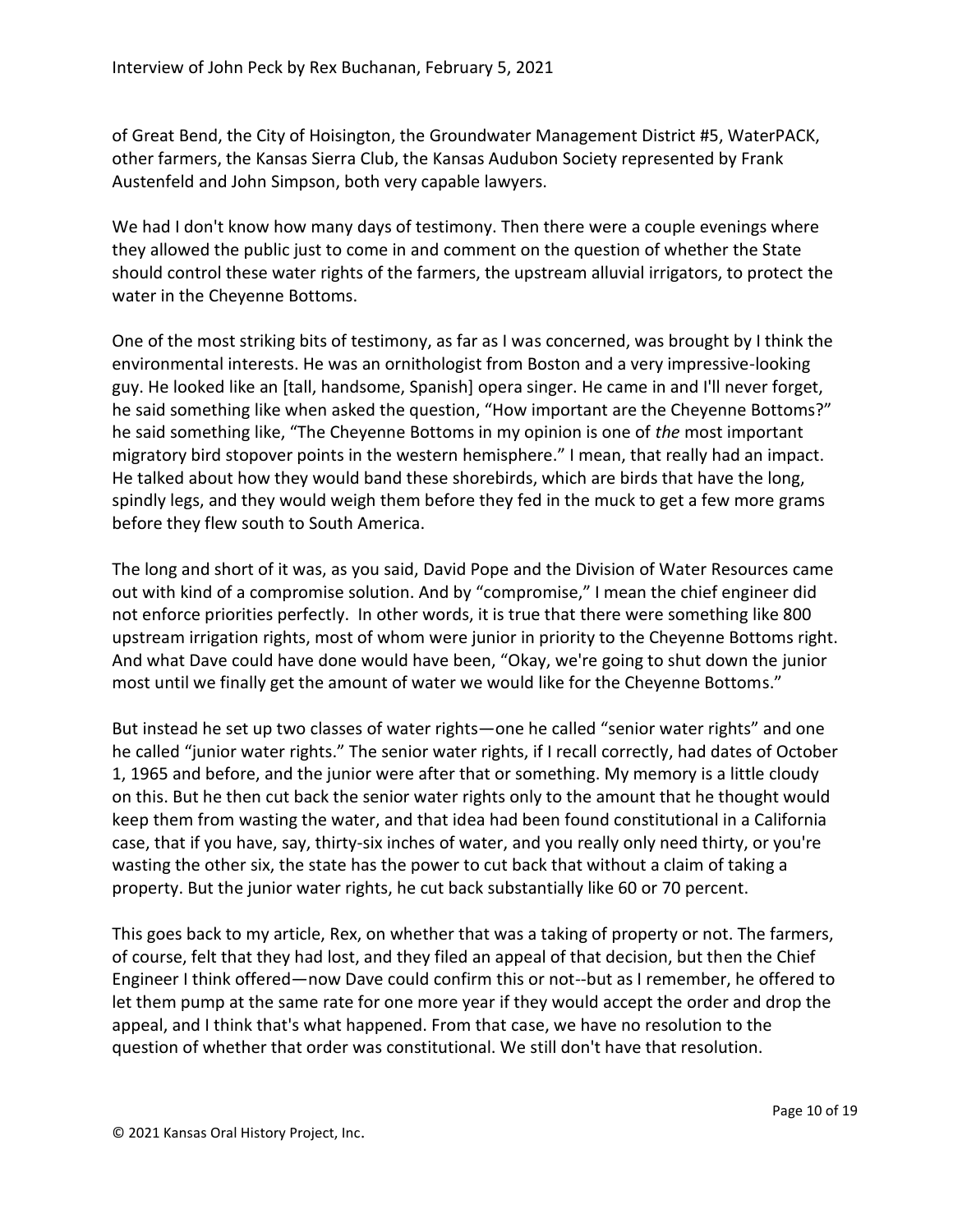RB: And that may not necessarily be a bad thing, and the reason I think this is really important is everybody involved, and I'll give Dave a lot of credit for this—engineered a solution that was the result of a lot of conversation and a lot of consensus building, right? It looks to me like a model. I know you don't have the similar kind of background on Quivira National Wildlife Refuge, which is going through a similar thing only from a federal point of view. But it does seem to me like what happened there [Cheyenne Bottoms] is sort of a roadmap for how things maybe ought to happen. What do you think now, looking back, however, thirty-five years after the fact?

JP: Well, I have to admit that I have admired that order, but, you know, you're kind of asking the wrong person here, just because when I was involved as a consultant, trying to argue the other side, and that's what lawyers do, whether the public likes it or not. We're hired to do the best we can and make the best arguments we can for the side that hires us, as long as it doesn't go against some moral principle that we have. And in your question about--you used the word "ought," which is, of course, the basic question in moral philosophy--whether something ought to be done.

But I have told Dave personally that I admire his decision in that case, and I think it's gotten a lot of play nationally. I have talked about that decision at national meetings and at international meetings and I haven't given a position either way. I'm just saying this is the way this decision was made, and that we still don't have a resolution on the [constitutionality of the] order because the appeal was dropped.

RB: Real quickly, I want to go back. I'm not sure you answered my question about Groundwater Management Districts in retrospect. That is, again, using the same kind of perspective, and I realize you may not be as intimately involved with the GMDs today, but what is your perspective on—has that GMD local control idea worked? Has it been a success? What do you think about that?

JP: I think in retrospect—and this is what I said in that symposium in 2006 when that was the question. Does groundwater management work? But I said that in the sense that we have attempted to manage; we have slowed down the lowering of the water table; we have controlled any kind of unhinged pumping without any kind of regulation at all. I mean, before 1945, people could just pump as they wanted to. In fact, really until 1979, when they made it a crime to divert water without a permit, you could still pump without any kind of repercussion. Then in '78, they made that change.

I think that, yes, I think it has added some predictability. GMDs have stopped new permits in some areas. Overall, we have slowed down the pumping. I think it's obvious we're not going to shut it all down, or there might truly be a constitutional issue with the taking of property. But I would say overall, they have been beneficial.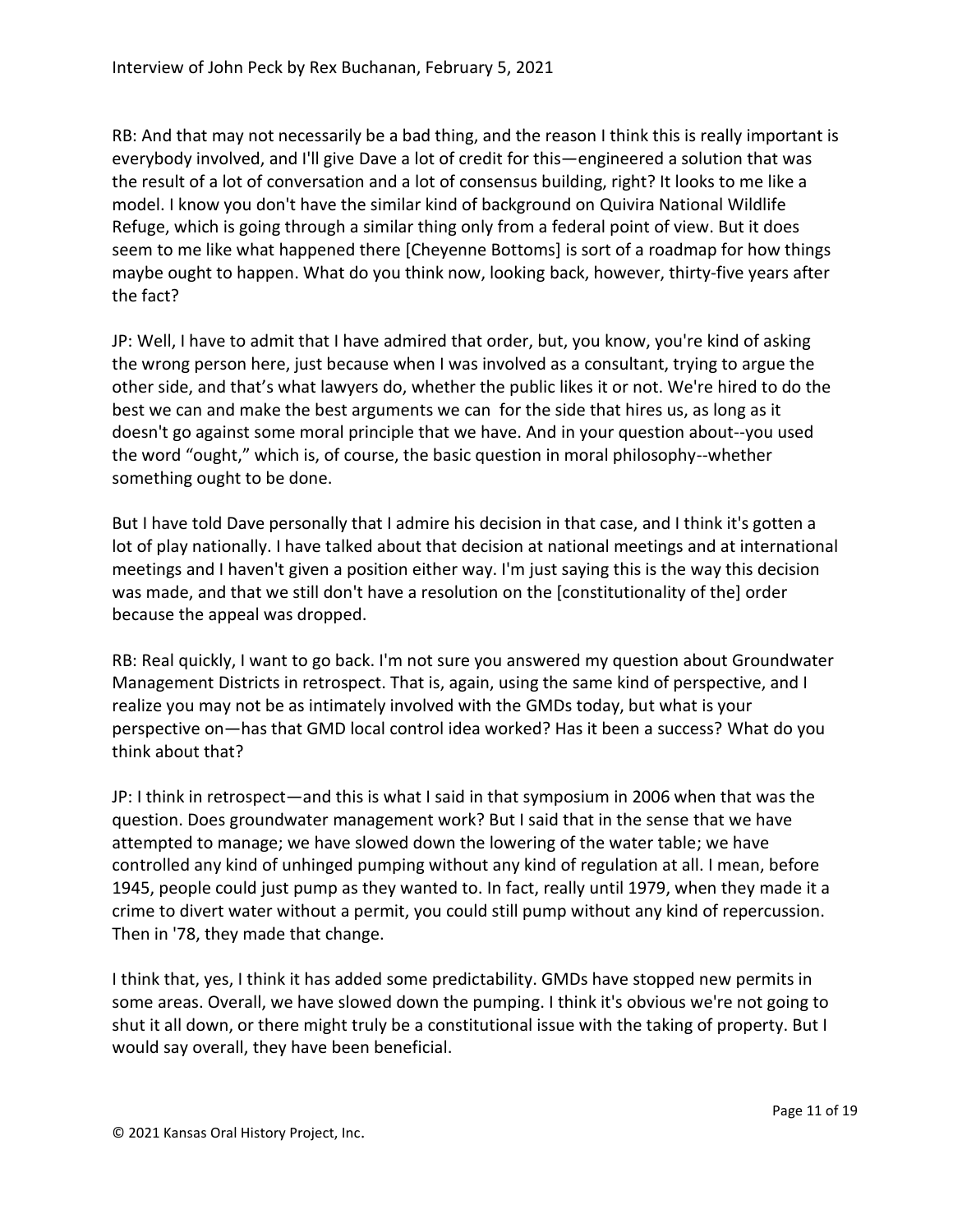Let me just add that the reason for that symposium that we had, Rex, was that I attended an international meeting in India a couple of years before that, and there was an international expert from India who, when one of the subjects of the day was groundwater management, said, "Frankly, I don't think I've ever seen groundwater management anywhere in the world that works." I wrote him later. His name was Tusaar Shaw. I said, "Dr. Shaw, would you mind coming to Kansas to defend that statement?"

We brought him to KU. At the symposium, Burke was a student then. Burke Briggs was a student and the editor of the journal that sponsored that symposium. But we had Lee Rolfs and Wayne Bossert, I think, and Mike Ramsey, and some other people who came in to talk about the history of our GMDs, and I basically said what I just said to you a minute again that, yeah, I think overall, they've been beneficial. Well, Tusaar Shaw said, "Well, maybe they have," but he said, "Look, you have spent literally millions in administrative costs"—when you think about the salaries, it's millions we have spent. And he said, "Your groundwater tables are going down." He said, "In India, we have spent zero. Our water tables are going down." So have they worked? I think they have, but Tusaar was very skeptical.

RB: You've clearly worked with a lot of the administrative machinery in the State and in various roles as consultant and representing other interests. What about your legislative interaction? Have you been involved—how have you been involved in the legislature in this process?

JP: Very tangentially. You and I were talking about this the other day, Rex. I am a lawyer, but I am a transactions lawyer. I did not become a trial lawyer in part because I do not like direct disputes. I like to try to understand problems and work out deals. So my involvement with the legislature has been very limited. If I recall correctly, I've never actually testified on a particular bill—I could be wrong there, but most of my experience with the legislature has been invitations to speak to some committee, but to give a general overview of water law to educate mainly the new legislators.

RB: Basically informational hearings.

JP: Exactly. And in a couple instances, I actually at the legislature's prompting worked on a report, for example, when we proposed some changes, when the legislature thought that the original 1983 Water Transfer Act might need some amendment because nobody was using it. The legislature asked KU and the Water Office basically, could somebody do a study? So, a student and I did a study of the Water Transfer Act, and we proposed some amendments that were adopted to change the Water Transfer Act. So it would be that kind of thing that I would have worked on.

But unlike you, who had to go in and face the ire of the legislators, I just would go in and people would ask polite questions. So my experience was always very positive.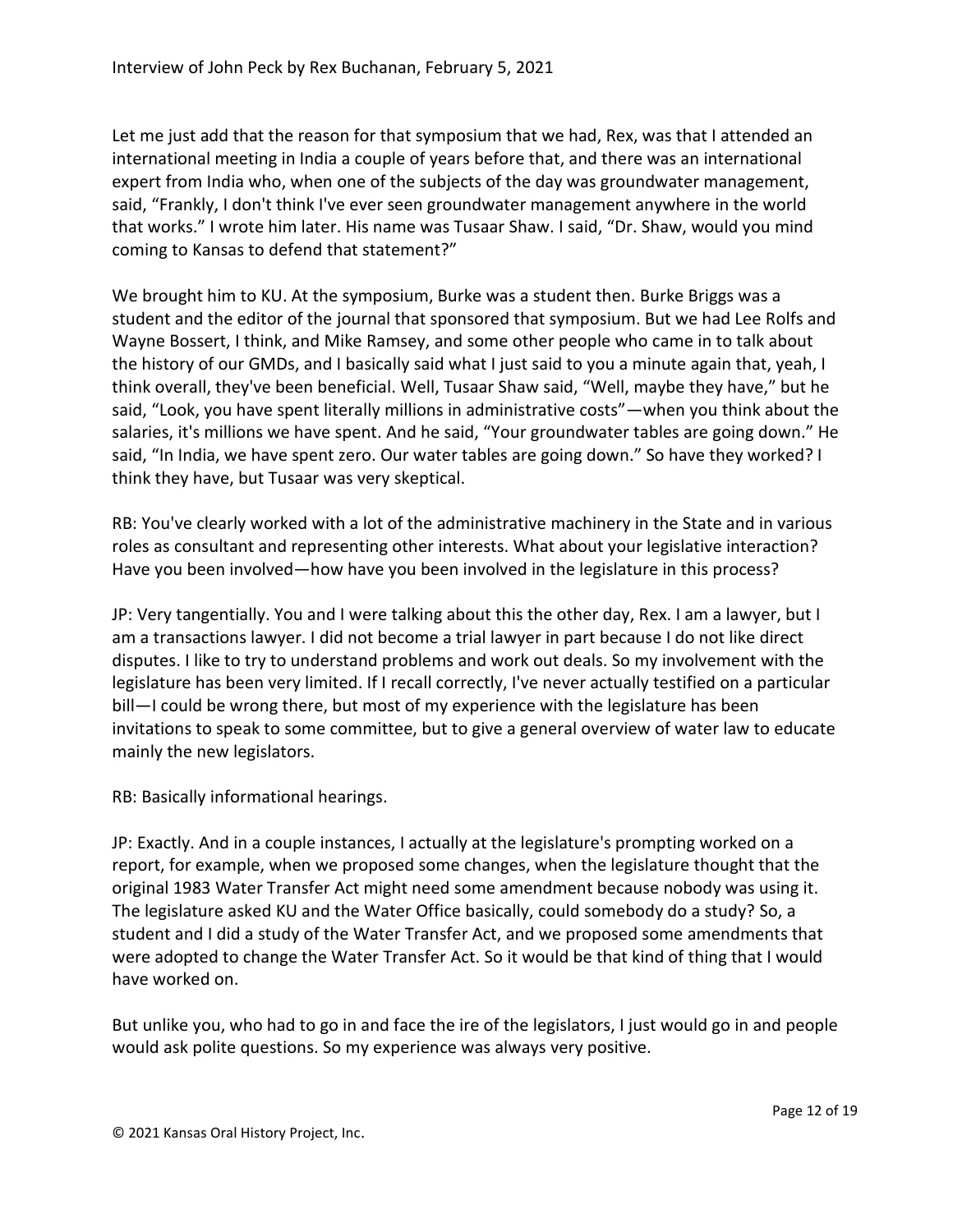RB: But the upshot of that is then you become in their eyes sort of the credible objective expert that they can go to with questions, and the upshot is they really listen to your answers and are guided by those. That was my impression from what I saw in that process. Is that how it felt to you?

JP: Well, that I don't know. I don't have any way to gauge that, but I have been asked several times to return. Certainly not like you have been and others who have to defend potential legislative changes.

RB: I think I've asked you this question in the past, John, but if you could raise a magic wand, and change something, change some aspect of Kansas water law today, what would it be? What do you find most problematic?

JP: I don't think you've asked me that before, Rex.

## RB: Really?

JP: In a way, I wish we could go back to 1945 and foresee the groundwater depletion and try to control it at the beginning rather than retroactively, like we've tried to do. I mean, in '45, we set in motion the requirement that for people to get valid property rights, they had to apply for a permit. And then, of course, the center pivot irrigation inventions were coming in, and all of a sudden, the groundwater revolution exploded, and so did the permits. I don't think the division early on was very conservative in granting permits.

RB: That's an interesting way to put it.

JP: You know, I'm not blaming them. It created a huge industry. So you've got the tension of the economics on the one hand and the protection of the groundwater on the other hand. But it's hard for me to say right now what we could do. If we could have done something back then like we do now—I mean, the chief engineer won't allow a permit with the various two-mile radius well spacing regulations we have. If we could have had that back then rather than the general statement in the Water Appropriations Act that allows a chief engineer to grant a permit if it's in the public interest and if it doesn't affect any other senior water user adversely. That's really loose.

RB: I'm going to ask the question this way. The driving foundation of Kansas water law is priority and time. Should it be? Should all that matters—and I know this may not be completely true legally, but in effect, the main thing that matters is when you have a water right. Should it matter how you want to use that water? This is something I know that Joe Harkins has talked about. The possibility of, say, reserving some water rights for industrial, municipal, or whatever other kinds of users as opposed to just strictly first in time, first in right. Any thoughts about that or not?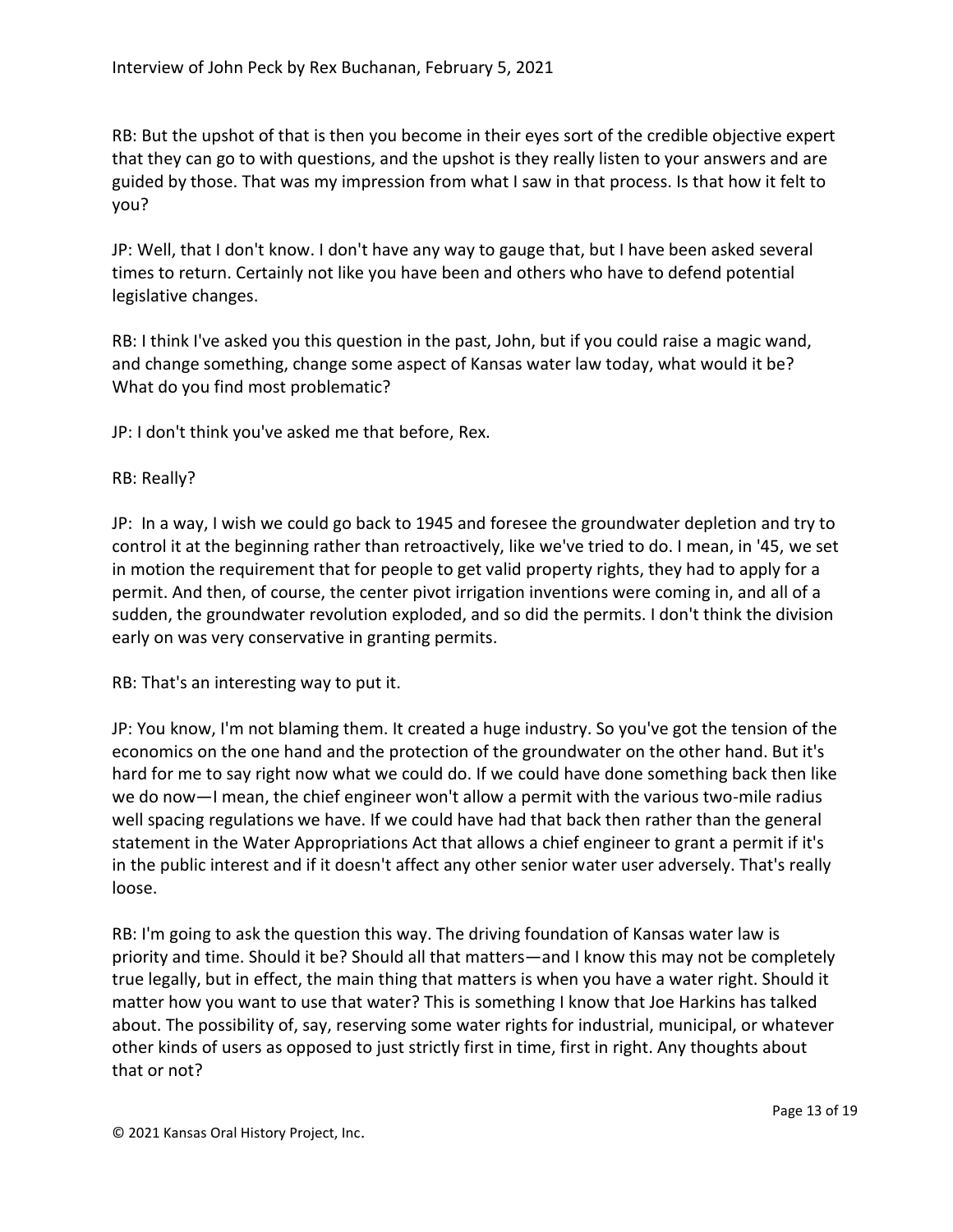JP: Well, I'm not an economist. But the way it has been explained by the people with a lot more economic sense and knowledge than I have is that the market just takes care of that. In other words, if we get to the point where cities produce more value than nearby irrigators, the irrigators will sell their water rights to the cities. That's, of course, happening. And so there are some states that do regulate use more than we do. That is, priority of use. It's not priority. *Priority* is a time idea under Kansas law. *Preference* is the gradation of uses. But some states try to do that by legislation. Most of the western states have let water rights just evolve, and then they are changed as the economic situation changes. I think that's a pretty good argument, but I don't know.

RB: And there is some of that, cities or municipalities, purchasing water rights and basically diverting that water from, say, the irrigation that sort of buy and dry process. How does Kansas stack up, do you think in terms of water law compared to other states? I realize every state is different. Every situation is different, and it depends on what you're trying to accomplish, but every state is different even though most states in the west subscribe to western water law. Every one of them is different in various ways. How do you think the Kansas approach stacks up with other states?

JP: Well, I'm biased, but I have such admiration for the people in the Division of Water Resources over the decades, starting with David Pope and Lee Rolfs who for thirty-five years or so, guided us in that department. I think with respect to groundwater regulation and with respect to administration, that Kansas has been a model and is respected by other states and other countries. I mean, we have broadcast our methods in other countries. Rex, you and I were together in India where we did that. I think we have a good system. David Pope has done a good job of attempting to strike a balance between just total strict adherence to the Prior Appropriation Doctrine and trying to accommodate other interests in other situations. But I think we're highly thought of. Now I think you'd have to ask people outside the state what they think.

RB: Yes, and it is always sort of interesting because I will sometimes hear folks in Nebraska talk about how they think they've got the best system, and I look at what goes on up there and sort of scratch my head about trying to rectify those two statements. One other thing, John, again priority and time is the driving force here. One of the things that I've always been sort of surprised about is the lack of impairment complaints as particularly the Ogallala is drawn down. There have been impairment complaints. There've been lawsuits, the results of those impairment complaints. But by and large, irrigators, who are the big water users out there, as those draw-downs take place, they are getting impaired, but they are reluctant, clearly reluctant to file impairment complaints. Why is that? And I realize your answer might be, "Go ask them!"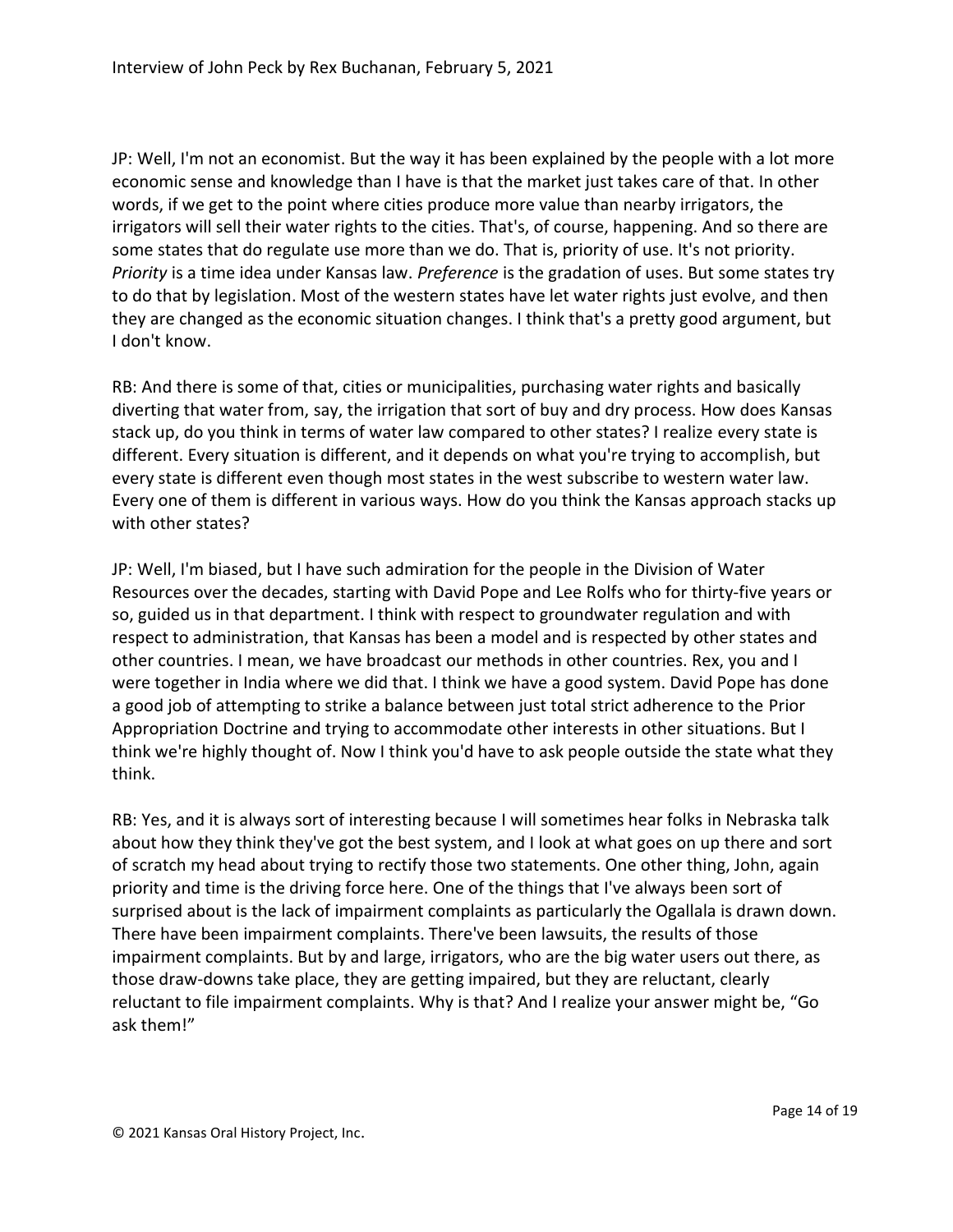JP: Well, it is, but, Rex, a couple things. I don't know. My sense is that Kansans are not just inherently litigious people. I mean, the farmers that I grew up with, I wasn't raised on a farm, but I worked with a lot of farmers in the Concordia area. In fact, that's where I saw irrigated corn for the first time in the Republican River Valley. But I just don't think they're very litigious, and you know, in some cases, I think that lawsuits aren't filed because one farm or one person may own two or three water rights. Some are junior, and some are senior.

In fact, I think that probably happened out in the Cheyenne Bottoms, where you had so many, 800 or so irrigation rights. There were probably people with senior rights and junior rights. I know there was a case up in the Beloit area called File v. Solomon Valley Feedlot, where some of the plaintiffs were named File, and some of the defendants were named File. So that's an unusual case where you're suing your own family members. I think people are really reluctant to sue their neighbors.

There is a recent case, as you know, that actually went to the Supreme Court in Kansas, an impairment case that's kind of the classic where you have a senior vested right suing several other irrigators that are junior within about a one-and-a-half mile radius of that farm. That's very unusual in Kansas.

RB: It is unusual.

JP: It has surprised me over the years, too, Rex, that there isn't more of that.

RB: And I think you're right. Some of it is maybe the nonconfrontational attitude that most Kansans have. Those family connections were involved in some of the lawsuits that you're talking about, too. It's just pretty difficult to sue your own family in that process, and nobody would want to do it.

I always thought that the lowering of the Ogallala would be the equivalent of the Full Employment Act for lawyers. It would lead to so many impairment complaints. All of your students and all of their students would have more business than they knew what to do with. That has not been the case.

JP: Correct.

RB: The upshot in some respect, I think, is probably encouraging decline in water levels. Is that one of the—

JP: You know, I think another reason that we haven't had more litigation is that, it's one thing, if you're on a stream, and you have a downstream water right, and some upstream user pumps a large amount, and you can immediately see the effect. It's another thing if you're out in the Ogallala, and you've got hundreds or thousands of irrigators that are different distances apart,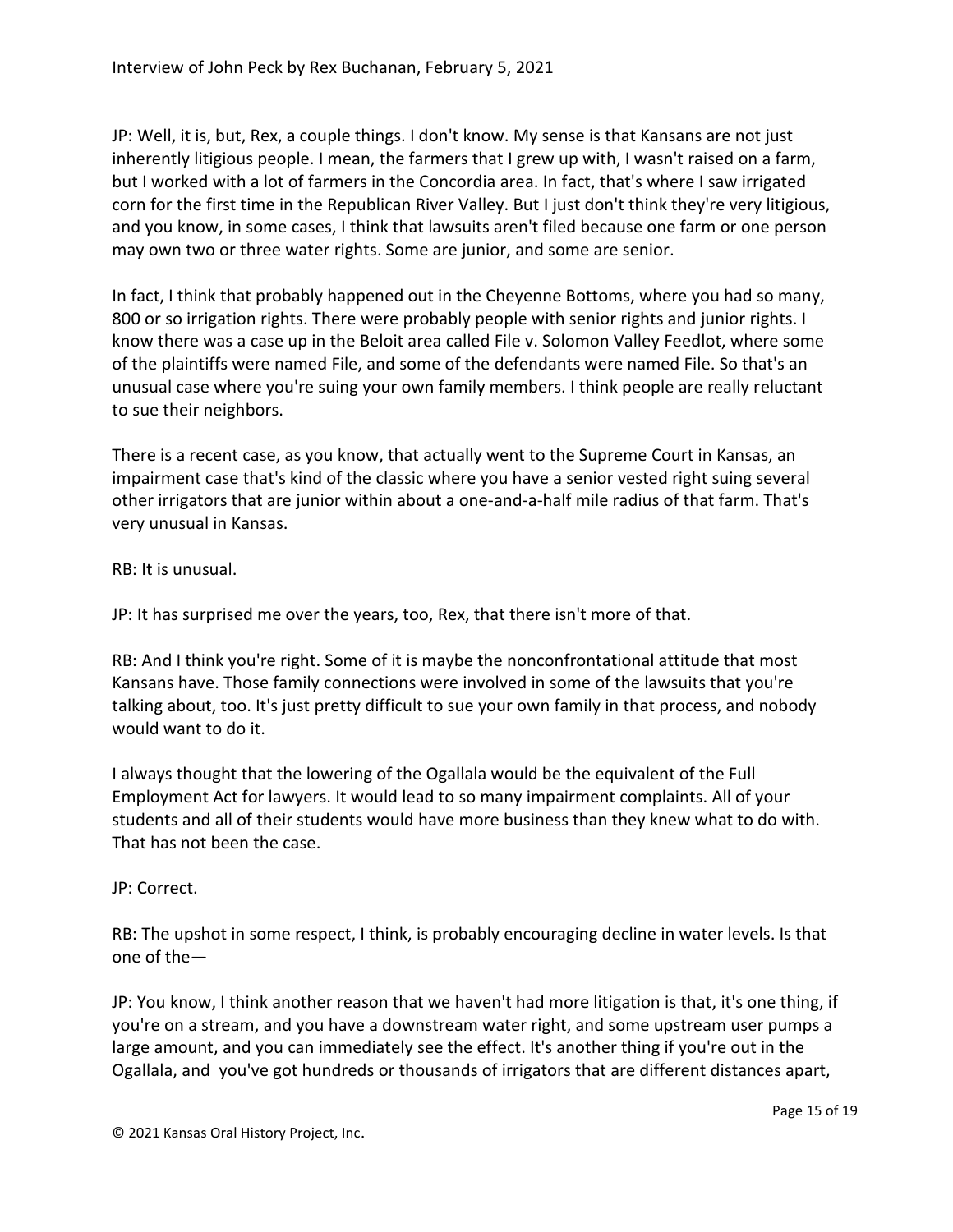so it's harder to prove. But I agree with you about kind of the surprise that there isn't more work for lawyers.

I remember early on, one of my law faculty colleagues said, "John, you're going to be in Water Law." He said, "It reminds me of the scene from The Graduate [1967 movie] where the friend says, 'Get into plastics! That's going to be the future."" And it probably was, in plastics. But in Kansas water law, I can count on the fingers of two hands the number of former students I've had that I know either have practiced or do practice water law. And they are outstanding lawyers, in fact, I wish—I wrote down a bunch of the names of the people in anticipation of your questions today that I've interacted with, and I think it will be a shame if I can't mention some of those.

RB: Go ahead. I just have this vision of somebody instead of saying "plastics" to you saying "water."

JP: That's what it was.

RB: That's what it always seemed like to me, too. Who is that cast of characters? Certainly it's impossible to talk about water without talking about a range of other disciplines—economics and sociology and all of those kinds of things. But the law always jumps into this issue. I live the world of the geology, geohydrology world, and yet the law seems to be just as important to what happens out there as the physical presence of the water, which somehow was a little surprising to me when I first started worrying about this world.

So, there are a whole cast of characters like Lee Rolfs is somebody that immediately comes to mind, and your name comes up, and Mike Ramsey's name comes out in the Garden City area, Dave Traster, some of those kinds of folks in the Kansas v. Colorado lawsuit and the lawyers involved in that. Who else is the cast of characters here?

JP: Well, you mentioned Mike Ramsey, but he was in my very first water law class. When I admitted to my class, "I don't know much about this subject, we're going to learn together," and then Mike came up after class and said, "Well, Professor Peck, I grew up on an irrigation farm. I have a degree from K-State in ag engineering and a master's in irrigation science from the University of Arizona, and I'm here because of this course. I'm in law school." I said, "Well, that's no pressure." In any case, Mike has become a close friend and confidante and is sometimes on the other side of a case that I've worked on. I admire him as maybe the finest water lawyer in the state of Kansas.

And in that group would be Dave Traster. Ken Titus now is a former student of mine, now head of the Department of Agriculture's legal division in DWR. Rebecca Liggett and Don Pitts and Connie Crittenden Owen. Those are the people who worked inside this system. Well, David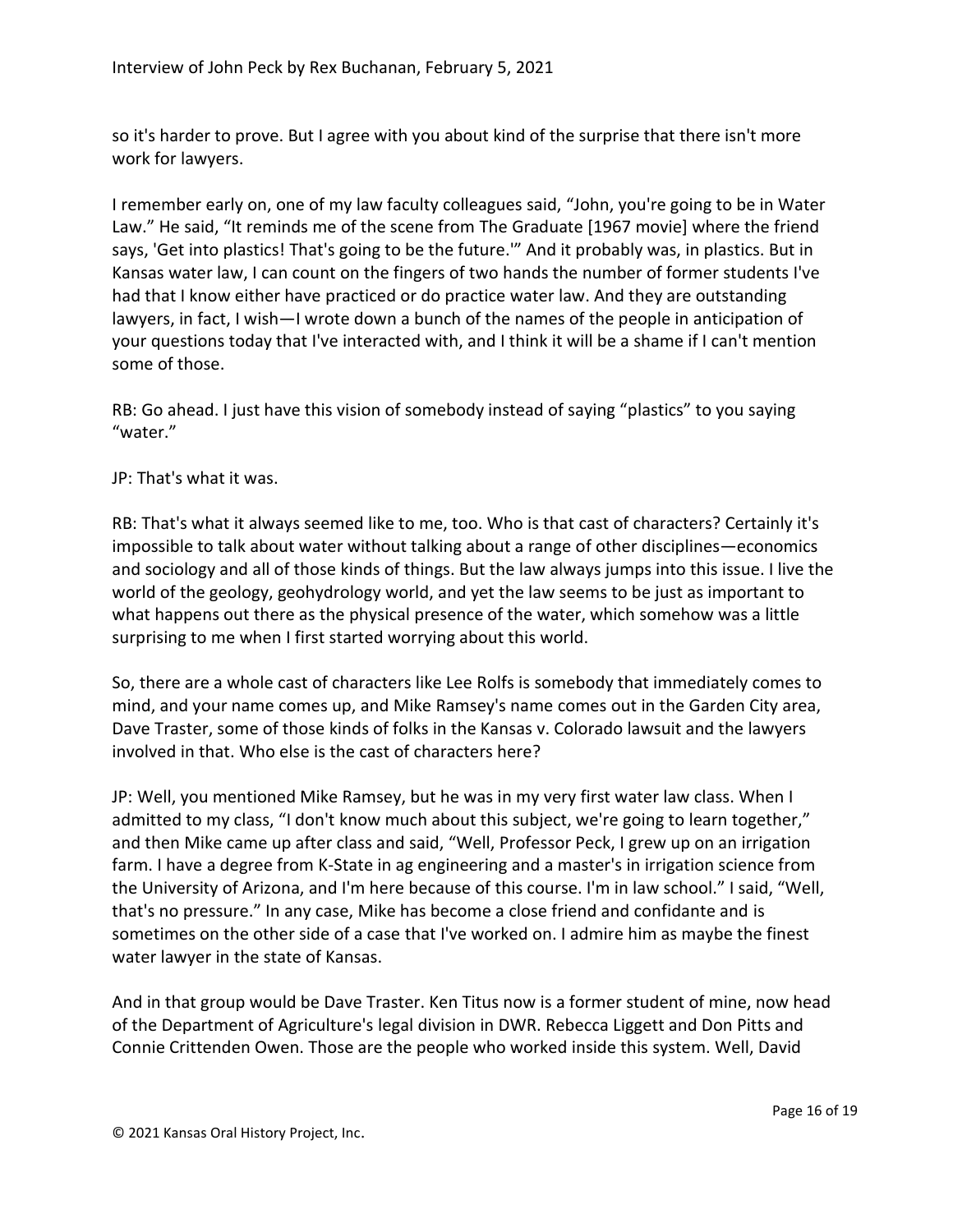Traster has worked on the outside. Adam Dees who's now an up-and-coming water lawyer who represented GMD 4 recently.

And then all of the people that I worked for, worked with in the state, starting with Jim Power and then Bob Smith, and then Guy Gibson used to come to my class before David Pope became chief engineer, and David Barfield later on. Let me just check a couple things here because I wrote some down that I don't want to forget. In the KGS, of course, you and Don Whitemore. Bill Hambleton, I knew, but didn't know well. The GMDs, Mark Rude and Wayne Bossert. I forgot to mention Mike Armstrong who's the head of WaterOne in Kansas City is a former student of mine.

I just feel real fortunate to have been able to work with all of these really, really good people, nationally and internationally, too, as you know. We had a trip to India together. And, Rex, before we forget, I wanted to show you a cartoon, a political cartoon that came out in the Wichita paper after the Cheyenne Bottoms case. I meant to show you this when I was talking about the Cheyenne Bottoms. I don't know if you've seen this or not.

RB: I think you have to hold it up higher. I see somebody flying, and it's Cheyenne Bottoms. I think you're going to have to read us what the cartoon says though, John.

JP: So this is a cartoon that appeared in the Wichita Beacon after the Cheyenne Bottoms decision came out. And it shows two ducks down in the Cheyenne Bottoms with their celebratory hats on and balloons and a big sign that says, "The Cheyenne Bottoms Water Rights Victory Party." The two ducks are talking to each other. Meanwhile overhead are these people flying. One duck says to the other one, "Whoa! What kind of migratory fowl are they?" and the other one said, "The worst. Lawyers for the farm interests."

I cherish this cartoon because I figure I'm one of those people up there, but also because I contacted the cartoonist. I just thought it was such an interesting cartoon. I said that I'd like to have a copy of it. Actually what happened was my students in one of my classes when I just printed off a copy, called the Wichita Beacon guy and said, "Can we buy that original?" and he said, "Well, for \$100," and they said, "Can't you send us something else for less?" So for \$10, they sent them a very nice print that's this size and I have that hanging up on my wall in my office at KU. I love that cartoon.

RB: Well, it's always nice to know what value you're worth at that point, somewhere more than \$10 and less than \$100, I guess. Actually, the other thing it does sort of tell you is when an environmental water issue rises to the level of a political cartoon, that shows you again, and I say this every chance I get, the important role that water plays in the state. I think it's so important and so ingrained that sometimes we don't even think about it, but I think it just dominates this state in different ways from one end of the state to another in ways that people maybe sometimes don't appreciate as much as they should.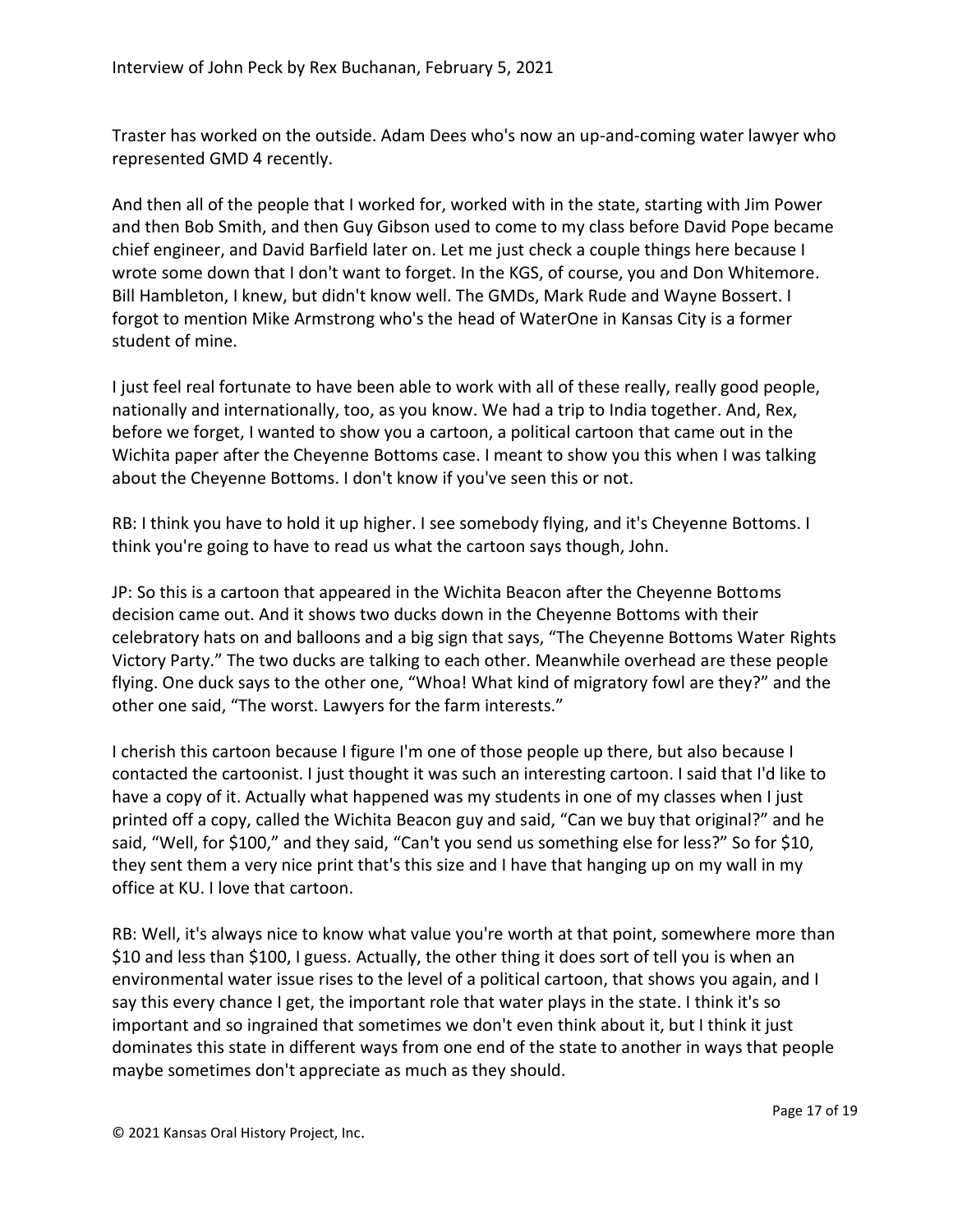You know, when I talk about water and water law, sometimes I can see people sort of roll their eyes and want to walk away. Yet I find that intersection of the law and economics and science and agriculture to be just a fascinating place for a lot of really, really important conversations and decisions. So I think with that, John, anything we should touch on that we haven't talked about at this point?

JP: Well, I sent you an email saying I'd just like to mention the international work, although the only thing that has done really is to broadcast what we do and to allow people to compare our systems with their systems. Burke Griggs, who is another student who is one of my former students, top students, former head of the legal department at the Division of Water Resources, now a really truly nationally known scholar at the Washburn Law School, Burke helped me with a couple projects. One was that conference we had, that symposium I mentioned, and then we brought a group of six Asian experts, water experts to KU for three weeks back in about 2008, I think it was, and you were a big part of that. You were a big part of that because you helped lead a field trip that lasted two or three days over Kansas, and what we did with that group was to show them what we do and what we have, and then each of the members of that group, those six Asian experts, presented what their countries do, and we did some comparison, and out of that came two articles that Burke Griggs and I published together on the subject of comparative water law, which I think is important.

RB: You know, the other part of that, John, that still sticks with me that I think about a lot was watching the reaction of that group of folks when we took them out to Western Kansas. Their reaction both in terms of water and water law, but also just their reaction to the place itself because most Americans already have this viewpoint of what they think they're going to see when they go to Western Kansas, and sometimes it fits, the reality fits with their preconceptions, and sometimes it doesn't. That group of folks, I don't think had any idea what to expect out there, and their reaction was unlike anything I'd ever seen from any group of people I've ever hung around with out there. I still think about coming back and their reaction to the emptiness in parts of western Kansas. They were almost frightened. I'd just never seen anything like that. It helped me look at the place differently, too.

JP: I might mention that the countries represented were India, Bangladesh, Nepal, and China. That's where the group came from. But, Rex, back on the question about people's perception of water law and boring and that kind of thing, how do you think I feel when I meet somebody new and they say, "What do you do?" and I say, "I'm a lawyer." "Well, what kind?" They expect trial lawyer or tax lawyer or something really cool like corporate lawyer, environmental lawyer, and I say, "I'm a water lawyer," and I get blank stares all the time and have to explain that unless the person I'm speaking to is from, say, west of Highway 81. Otherwise, nobody knows about it.